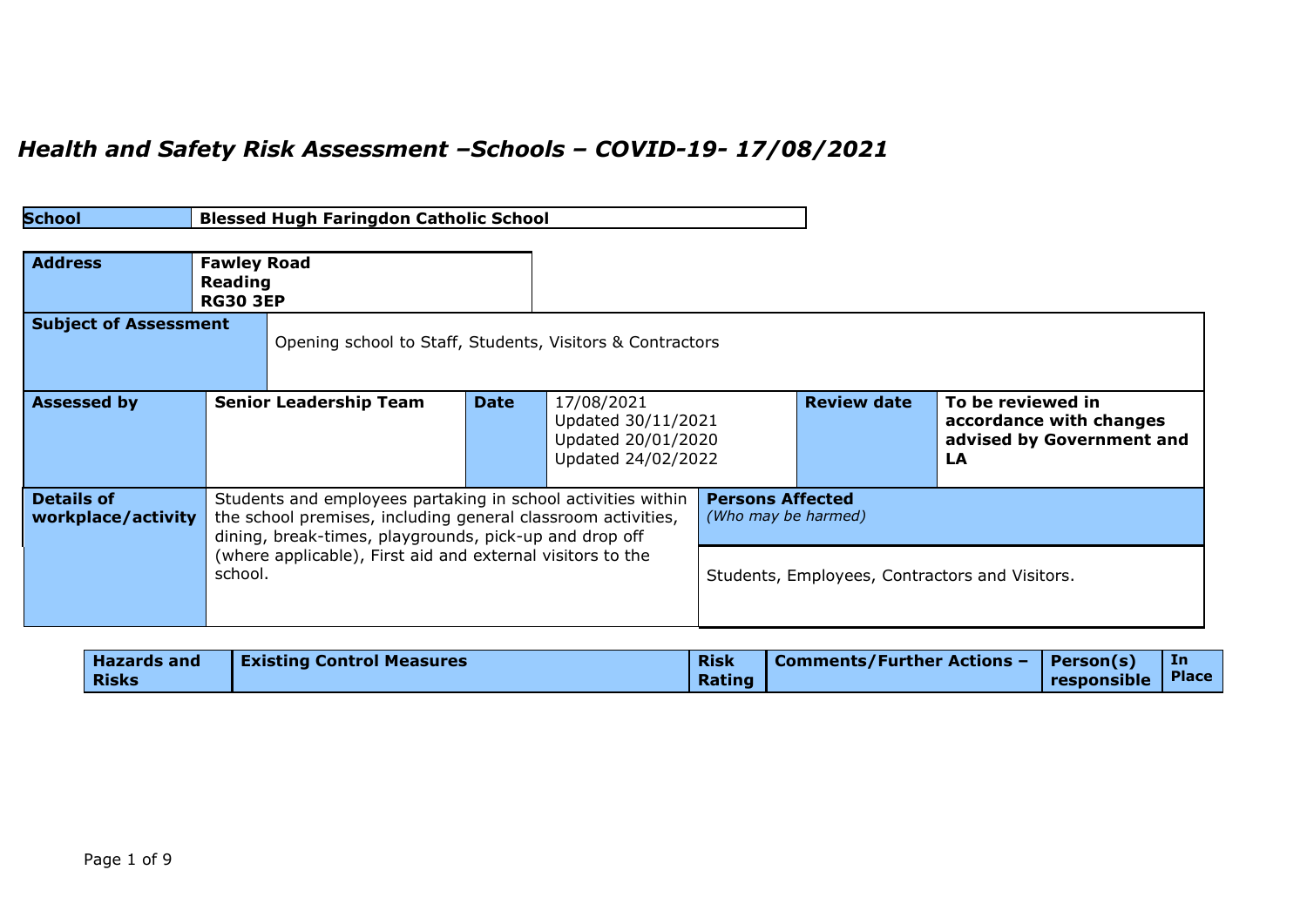| Contact with<br>someone<br>suffering<br>from<br>coronavirus | Please follow link to the current Government advice -<br>Coronavirus (COVID-19): guidance and support - GOV.UK<br>(www.gov.uk) to look at latest information with regards to:<br>Isolation<br>$\bullet$                 | $\mathsf{q}$ | Signage at entry points and<br>regular reminders to<br>parents/carers - Heads Up,<br>Group Call | <b>HT</b><br><b>SBM</b> | √          |
|-------------------------------------------------------------|-------------------------------------------------------------------------------------------------------------------------------------------------------------------------------------------------------------------------|--------------|-------------------------------------------------------------------------------------------------|-------------------------|------------|
|                                                             | <b>Travel Abroad</b>                                                                                                                                                                                                    |              | Covid-19 safe procedures to be<br>checked for servicing contractors                             |                         |            |
|                                                             | Testing<br>$\bullet$                                                                                                                                                                                                    |              |                                                                                                 | <b>SBM</b>              |            |
|                                                             | Everyone will be asked not to come into school if they<br>need to self-isolate under current Government<br>Guidance.                                                                                                    |              |                                                                                                 |                         |            |
|                                                             | If pupils or staff have travelled abroad, they will be<br>asked to adhere to current government guidance.                                                                                                               |              | Staff member will be sent                                                                       |                         |            |
|                                                             | Anyone self-isolating with symptoms will be advised to<br>do so in line with current government guidance.                                                                                                               |              | straight home                                                                                   | <b>HR Officer</b>       |            |
|                                                             | If a symptomatic person comes into school or develops<br>symptoms while in school, or if a pupil has a positive<br>test while at school, they will be sent home<br>immediately or isolated until they can be picked up. |              | Student will wait in First Aid                                                                  |                         |            |
|                                                             | 999 will be called if they are seriously ill or injured or<br>their life is at risk.                                                                                                                                    |              | room for collection                                                                             | <b>SBM</b>              | $\sqrt{ }$ |
|                                                             | In the case of a pupil who needs to be supervised<br>before being picked up:                                                                                                                                            |              | First Aid room has sufficient                                                                   |                         |            |
|                                                             | A window will be opened in the room to allow for<br>fresh air ventilation                                                                                                                                               |              | room for two symptomatic<br>students                                                            |                         |            |
|                                                             | If a distance of 2 metres can't be maintained,<br>supervising staff will wear a fluid-resistant<br>surgical mask                                                                                                        |              | PPE available in admin office                                                                   |                         |            |
|                                                             | If contact is necessary, supervising staff will also<br>$\bullet$<br>wear disposable gloves and a disposable apron                                                                                                      |              |                                                                                                 |                         |            |
|                                                             |                                                                                                                                                                                                                         |              |                                                                                                 |                         |            |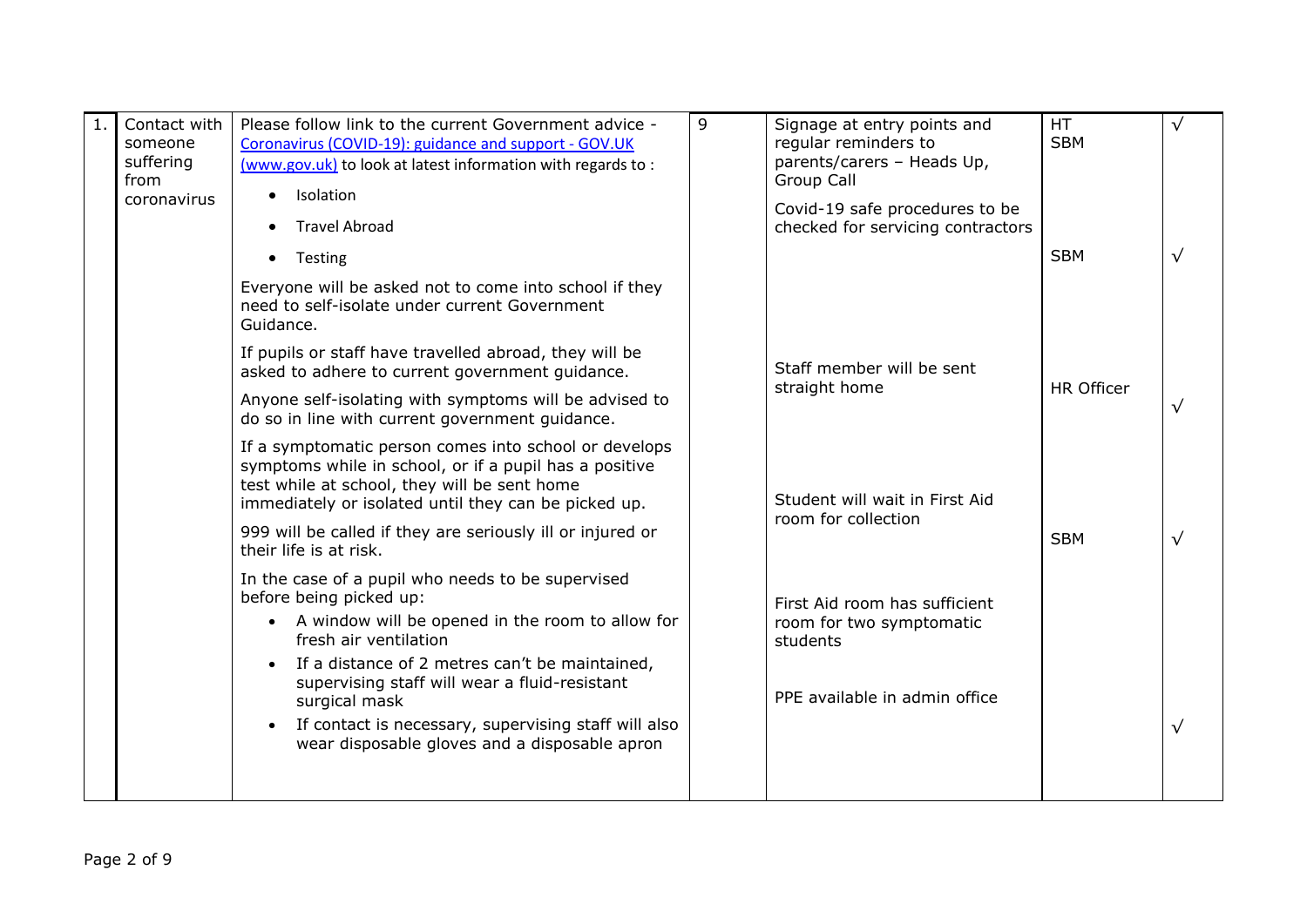| • If there's a risk of splashing to the eyes, such as<br>from coughing, spitting or vomiting, supervising<br>staff will also wear eye protection<br>Supervising staff will wash their hands thoroughly for<br>20 seconds after the pupil has been picked up.                                                                                                                                                                                                                                                                                                                                                                                                                                                                  | PCR Test kits available from<br>Admin Office or SBM Office                                                                                                                                                                                                                                                                                                        |                      |           |
|-------------------------------------------------------------------------------------------------------------------------------------------------------------------------------------------------------------------------------------------------------------------------------------------------------------------------------------------------------------------------------------------------------------------------------------------------------------------------------------------------------------------------------------------------------------------------------------------------------------------------------------------------------------------------------------------------------------------------------|-------------------------------------------------------------------------------------------------------------------------------------------------------------------------------------------------------------------------------------------------------------------------------------------------------------------------------------------------------------------|----------------------|-----------|
| We will provide home testing kits to parents/carers<br>collecting symptomatic children, and to staff who've<br>developed symptoms at school, if they are unable to<br>get a test elsewhere.                                                                                                                                                                                                                                                                                                                                                                                                                                                                                                                                   |                                                                                                                                                                                                                                                                                                                                                                   |                      | $\sqrt{}$ |
| In exceptional circumstances, if parents/carers cannot<br>collect their child and they agree it's age-appropriate<br>and safe to do so, the pupil can walk, cycle or scoot<br>home. If the pupil cannot be collected or travel home<br>independently, we will make alternative arrangements<br>to transport the pupil home. In this case:<br>• Use of a vehicle with a bulkhead or partition that<br>separates the driver and passenger; or<br>The driver and passenger will maintain a<br>distance of 2 metres from each other; or<br>The driver will use PPE (the same PPE as when<br>$\bullet$<br>supervising a symptomatic pupil, as explained<br>above) and the passenger will wear a face mask<br>if they able to do so | Use School Mini Bus - student to<br>sit at rear accompanied by<br>another staff member sitting at<br>front -not next to driver<br>Contact areas to be cleaned or<br>vehicle not to be used for 72<br>hours<br>Site/Cleaning staff must be<br>immediately informed when<br>student has been collected to<br>allow deep clean of area<br>Clinical Waste bin on site | Site Team            |           |
| A deep clean will take place in the areas that the<br>symptomatic person or pupil who has tested positive in<br>school has been, and PPE will be disposed of properly,<br>following decontamination quidance.                                                                                                                                                                                                                                                                                                                                                                                                                                                                                                                 |                                                                                                                                                                                                                                                                                                                                                                   |                      |           |
| <b>Testing programme:</b>                                                                                                                                                                                                                                                                                                                                                                                                                                                                                                                                                                                                                                                                                                     |                                                                                                                                                                                                                                                                                                                                                                   |                      |           |
| Asymptomatic testing is no longer required for<br>mainstream students and staff.                                                                                                                                                                                                                                                                                                                                                                                                                                                                                                                                                                                                                                              |                                                                                                                                                                                                                                                                                                                                                                   | SEND staff           | $\sqrt{}$ |
| Students and Staff in our SEND units will be offered<br>twice weekly testing.                                                                                                                                                                                                                                                                                                                                                                                                                                                                                                                                                                                                                                                 | Instruction leaflet to be<br>distributed with all test kits                                                                                                                                                                                                                                                                                                       | Parents/Stud<br>ents |           |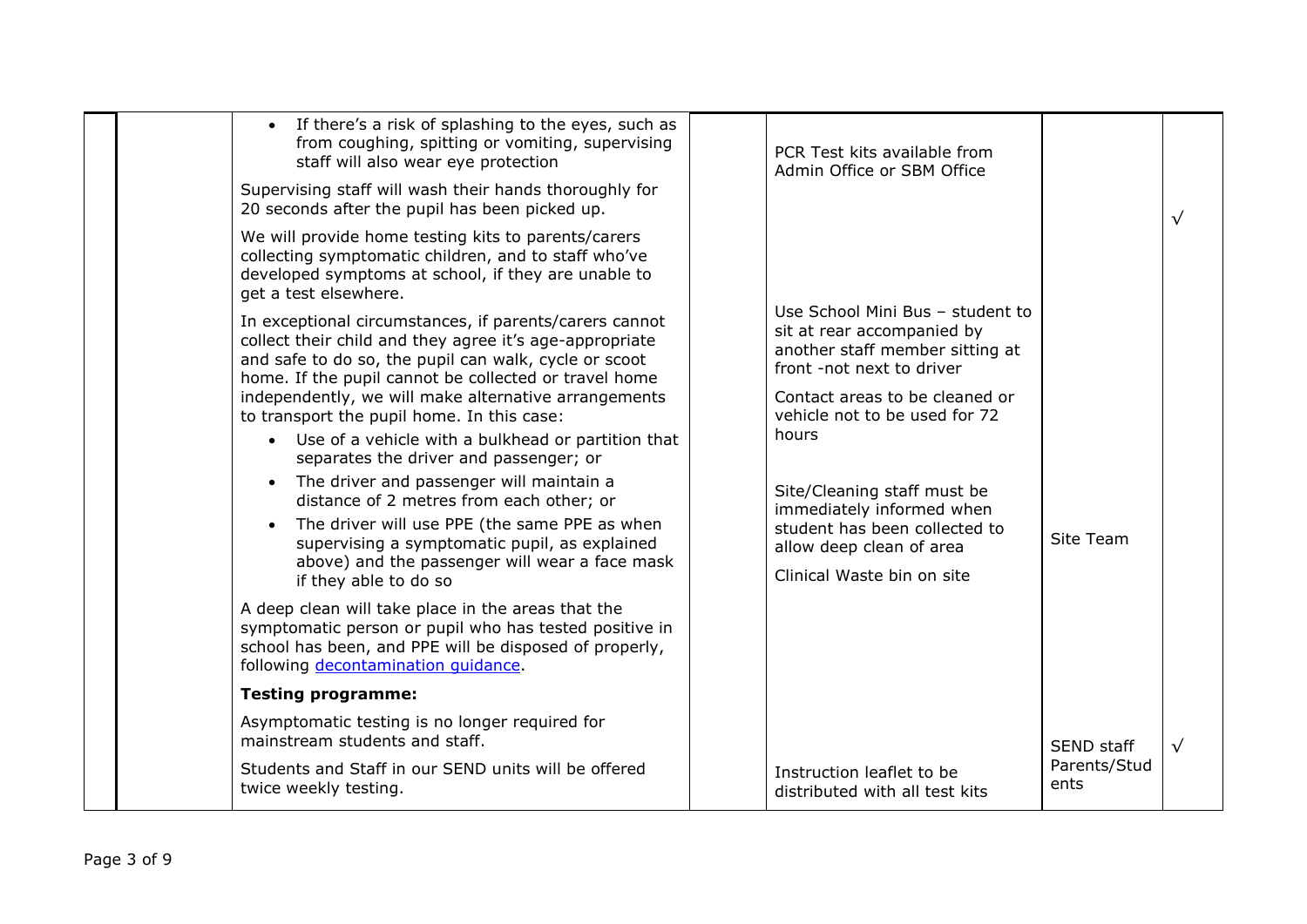|    |                  | Whole school may be required to resume testing in the<br>case of an outbreak.                                                                                                                                                                                                                                            |   |                                                                  |                            | $\sqrt{}$  |
|----|------------------|--------------------------------------------------------------------------------------------------------------------------------------------------------------------------------------------------------------------------------------------------------------------------------------------------------------------------|---|------------------------------------------------------------------|----------------------------|------------|
|    |                  | We won't need to see evidence of a negative test result<br>to allow staff and pupils to attend school.                                                                                                                                                                                                                   |   |                                                                  |                            | $\sqrt{ }$ |
|    |                  | All staff and pupils will continue to follow the measures<br>set out in this risk assessment, even if we resume<br>rapid testing.<br>We will ask pupils and staff to share all test results with<br>us, and we will keep accurate records of all results. We<br>will only share health records with the relevant people. |   | Staff to report absence under<br>normal procedures               | SBM/<br>Office<br>Manager/ | $\sqrt{}$  |
|    |                  | We will report test results to NHS Test and Trace<br>wherever this is required by current government<br>guidance.                                                                                                                                                                                                        |   |                                                                  | <b>HR Officer</b>          |            |
|    |                  | Face masks in classrooms will no longer be<br>required from 20 January and in communal areas<br>from 27 January                                                                                                                                                                                                          |   |                                                                  |                            |            |
|    |                  |                                                                                                                                                                                                                                                                                                                          |   |                                                                  |                            |            |
|    |                  |                                                                                                                                                                                                                                                                                                                          |   |                                                                  |                            |            |
|    |                  |                                                                                                                                                                                                                                                                                                                          |   |                                                                  |                            | $\sqrt{}$  |
| 2. | Spreading        | Hand sanitiser at entrances and exits to the school and                                                                                                                                                                                                                                                                  | 6 | Supplies for soap, hand sanitiser                                |                            |            |
|    | infection        | in all classrooms, offices.                                                                                                                                                                                                                                                                                              |   | and disposable paper towels and                                  |                            |            |
|    | due to<br>touch, | Everyone in school will be encouraged to:<br>Frequently wash their hands with soap and                                                                                                                                                                                                                                   |   | tissues will be monitored on<br>daily basis. Staff to email site |                            |            |
|    |                  | water for 20 seconds and dry thoroughly using NHS                                                                                                                                                                                                                                                                        |   | team for replenishment.                                          | Site Team                  |            |
|    |                  |                                                                                                                                                                                                                                                                                                                          |   |                                                                  |                            |            |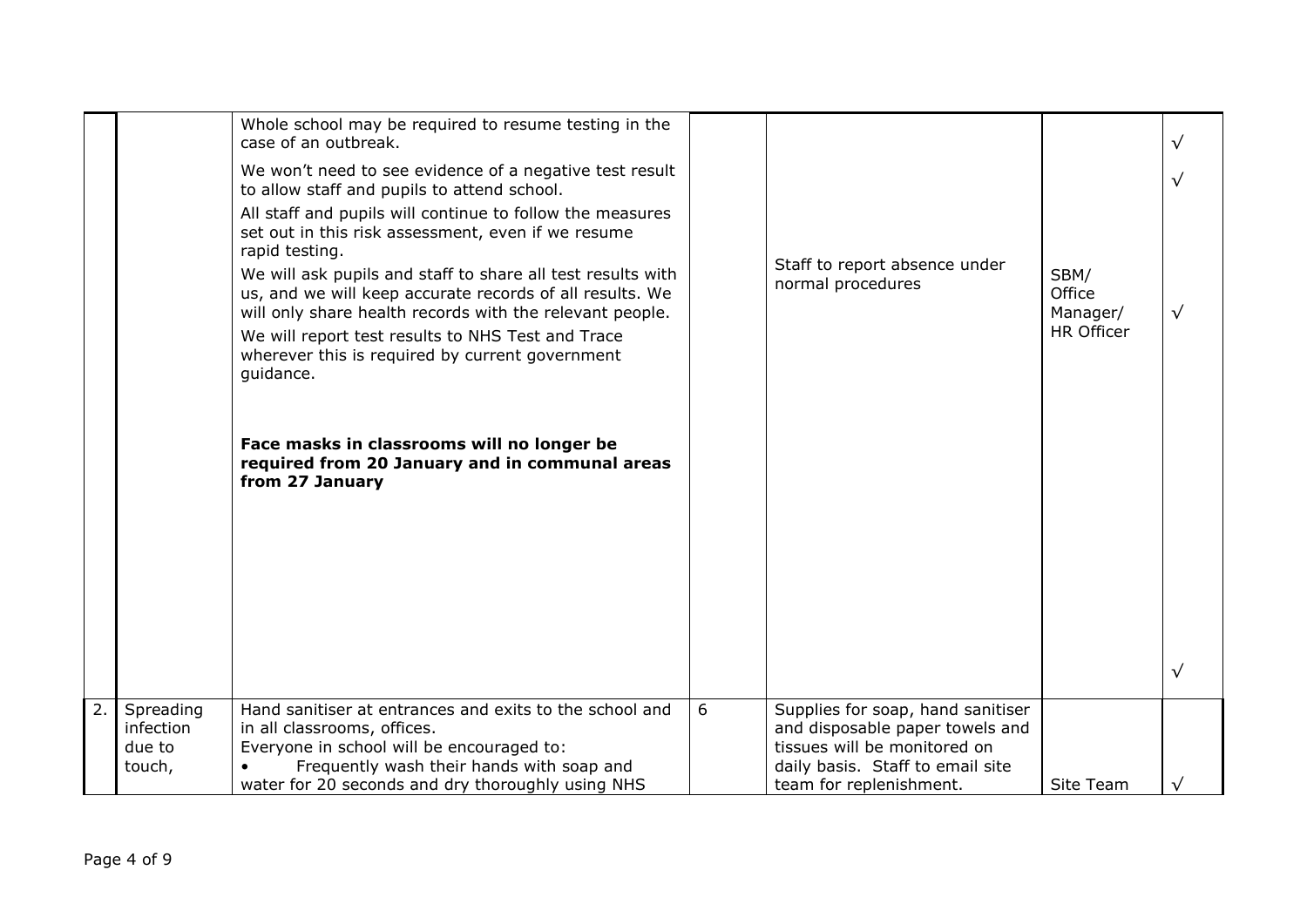|                  | sneezes and<br>coughs                             | guidelines, or use alcohol-based hand sanitiser to cover<br>all parts of their hands<br>Clean their hands on arrival, after breaks, if they<br>change rooms, before and after eating, and after<br>sneezing or coughing<br>Be encouraged not to touch their mouth, eyes<br>and nose<br>Use a tissue or elbow to cough or sneeze, and<br>$\bullet$<br>use bins for tissue waste |   | Lidded bins will be emptied daily<br>by contract cleaners<br>Signage at entry points<br>Notification to<br>parents/staff/visitors via<br>newsletter, Groupcall | Cleaning<br>Contractors | $\sqrt{ }$ |
|------------------|---------------------------------------------------|--------------------------------------------------------------------------------------------------------------------------------------------------------------------------------------------------------------------------------------------------------------------------------------------------------------------------------------------------------------------------------|---|----------------------------------------------------------------------------------------------------------------------------------------------------------------|-------------------------|------------|
|                  |                                                   | Pupils will be encouraged to learn and practise these<br>habits: posters are displayed in key areas.<br>Supplies for soap, hand sanitiser and disposable paper                                                                                                                                                                                                                 |   | Hand sanitiser in all<br>classrooms/offices                                                                                                                    |                         |            |
|                  |                                                   | towels and tissues will be topped up regularly and<br>monitored to make sure they're not close to running<br>out.                                                                                                                                                                                                                                                              |   | Covid-19 banners displaying<br>advice in strategic areas of<br>school - entrances -<br>classrooms, toilets                                                     |                         |            |
|                  |                                                   | Lidded bins for tissues, preferably operated by a foot<br>pedal, will be emptied throughout the day.                                                                                                                                                                                                                                                                           |   | Hand wash signage in all toilets                                                                                                                               |                         |            |
|                  |                                                   |                                                                                                                                                                                                                                                                                                                                                                                |   | Hand sanitiser units in place in<br>key areas                                                                                                                  |                         |            |
|                  |                                                   |                                                                                                                                                                                                                                                                                                                                                                                |   | Tissue bins in all classrooms<br>Site staff written routine                                                                                                    | <b>SBM</b>              |            |
| $\overline{3}$ . | Spreading<br>infection<br>through<br>contact with | Cleaning staff will regularly clean frequently touched<br>surfaces using standard cleaning products (e.g. bleach,<br>detergent), including:<br><b>Banisters</b><br>$\bullet$                                                                                                                                                                                                   | 6 | Brayborne cleaning staff briefed<br>- cleaning hours 3.00pm to<br>6.00pm                                                                                       |                         | $\sqrt{ }$ |
|                  | coronavirus<br>on surfaces                        | Classroom desks and tables<br>Bathroom facilities (including taps and flush<br>$\bullet$<br>buttons)<br>Door and window handles<br>$\bullet$                                                                                                                                                                                                                                   |   | Cleaning materials, tissues &<br>hand sanitiser available in all<br>classrooms & offices                                                                       |                         |            |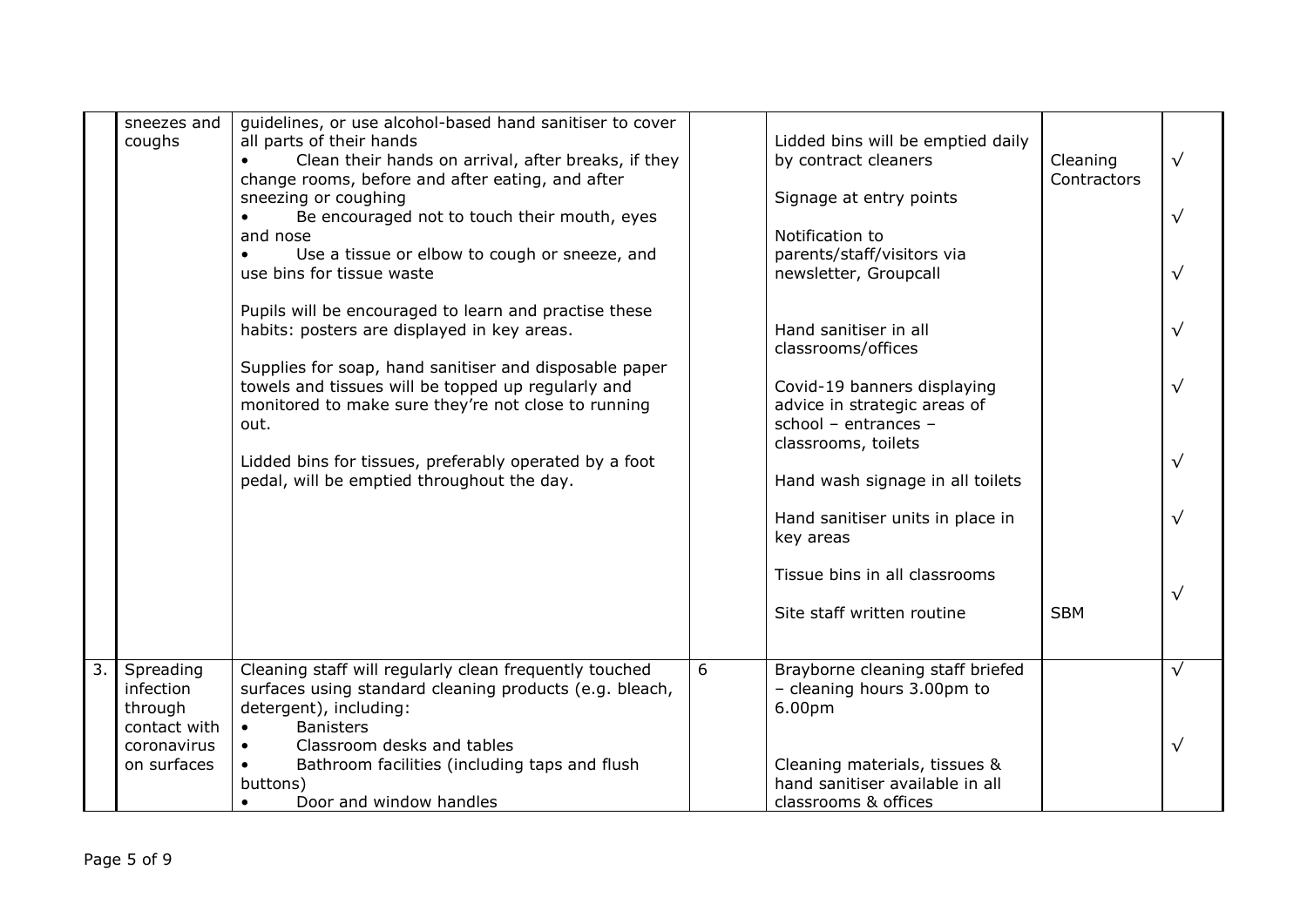| Furniture<br>$\bullet$<br>Light switches<br>$\bullet$<br>Reception desks                                                                                                                                                                                                                                        | Hand sanitiser station in canteen<br><b>SBM</b><br>to be used                                                                      | $\sqrt{}$               |
|-----------------------------------------------------------------------------------------------------------------------------------------------------------------------------------------------------------------------------------------------------------------------------------------------------------------|------------------------------------------------------------------------------------------------------------------------------------|-------------------------|
| Teaching and learning aids<br>$\bullet$<br>Books and games and other classroom-based<br>$\bullet$<br>resources<br>Computer equipment (including keyboards and                                                                                                                                                   | Cleaning materials by Managed<br>Print Devices (where safe and<br>practical)                                                       | $\sqrt{}$               |
| mouse)<br>Sports equipment<br>Telephones<br>Fingerprint scanners<br>$\bullet$                                                                                                                                                                                                                                   | Clear Desk policy to enable<br>cleaning of teachers' desks,<br>office desks by Contract cleaners                                   | $\sqrt{ }$<br>$\sqrt{}$ |
| Any resources shared between groups, such as sports,<br>art and science equipment, will be either:<br>Cleaned frequently or<br>Rotated so they can be unused and out of reach<br>for 48 hours (72 hours for plastics) between use by<br>different groups<br>The same rules will be followed for books and other | Dept responsibility - Food<br>Technology and Blessed Mary<br>Ward $-$ T towels etc<br>Departmental responsibility                  | $\sqrt{}$               |
| shared resources that pupils or staff take home.<br>However, unnecessary sharing will be avoided,<br>especially where it doesn't contribute to pupil education<br>and development.<br>Individual and very frequently used equipment, like<br>pens and pencils, will not be shared.                              | Site team responsibility to<br>ensure adequate supply of stock<br>Sanitiser available in classes,<br>Subject<br>offices<br>Leaders | $\sqrt{}$               |
| If a person with coronavirus symptoms comes into<br>school, a clean will take place in the areas that the<br>person has been in, following decontamination<br>guidance.                                                                                                                                         |                                                                                                                                    |                         |
| Cleaning supplies will be topped up regularly and<br>monitored to make sure they're not close to running<br>out.                                                                                                                                                                                                |                                                                                                                                    |                         |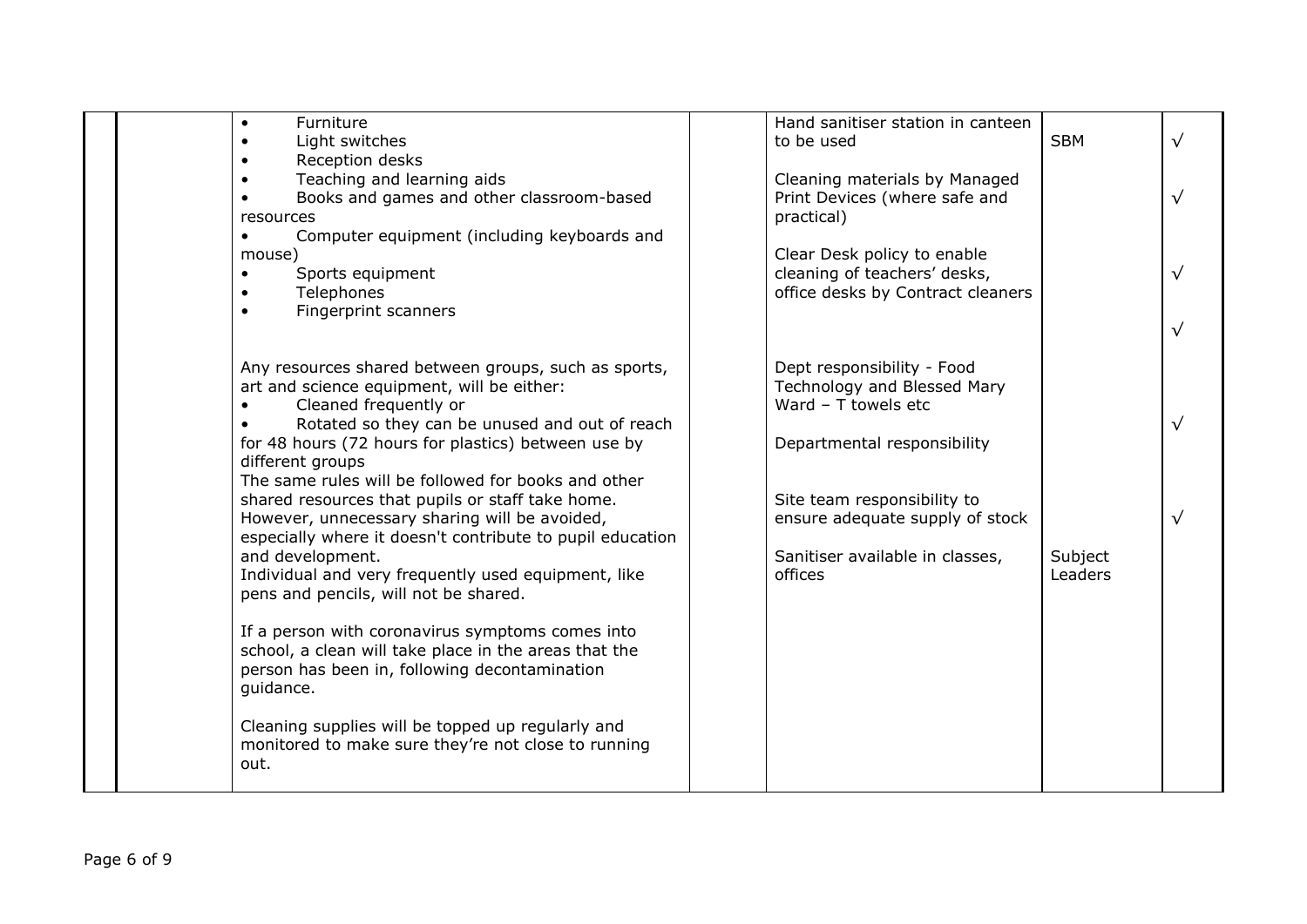| 4. | Spreading<br>infection<br>due to the<br>school | Checks to the premises will be done to make sure the<br>school is up to health and safety standards.                                                                                                                              | 6 | Normal procedures apply ref site<br>checks                                                          | <b>SBM</b>         |  |
|----|------------------------------------------------|-----------------------------------------------------------------------------------------------------------------------------------------------------------------------------------------------------------------------------------|---|-----------------------------------------------------------------------------------------------------|--------------------|--|
|    | environment                                    | This will include checking that all fire doors are<br>operational at all times, and that the fire alarm system<br>and emergency lights have been tested and are fully<br>operational.<br>Areas in use will be well ventilated by: |   | Fire doors protecting key<br>evacuation routes i.e stairwells,<br>higher fire risk areas - Science, | Site<br>Controller |  |
|    |                                                | Opening windows                                                                                                                                                                                                                   |   | FT, DT must not be propped<br>open                                                                  |                    |  |
|    |                                                | Propping open internal and external doors,<br>where fire safety and safeguarding wouldn't be<br>compromised                                                                                                                       |   |                                                                                                     |                    |  |
|    |                                                | A comfortable temperature will be maintained alongside<br>increased ventilation by:                                                                                                                                               |   |                                                                                                     |                    |  |
|    |                                                | Opening high level windows in preference to low<br>level to reduce draughts                                                                                                                                                       |   |                                                                                                     |                    |  |
|    |                                                | Providing flexibility to allow additional, suitable<br>indoor clothing                                                                                                                                                            |   |                                                                                                     |                    |  |
|    |                                                | Rearranging furniture where possible to avoid<br>direct drafts                                                                                                                                                                    |   |                                                                                                     |                    |  |
|    |                                                | Lidded bins will be provided in classrooms and other<br>key locations to dispose of tissues and any other waste.                                                                                                                  |   | Emptied daily by cleaning<br>contractors                                                            |                    |  |
|    |                                                |                                                                                                                                                                                                                                   |   | <b>Carbon Dioxide Monitors in</b><br>internal classrooms/offices                                    |                    |  |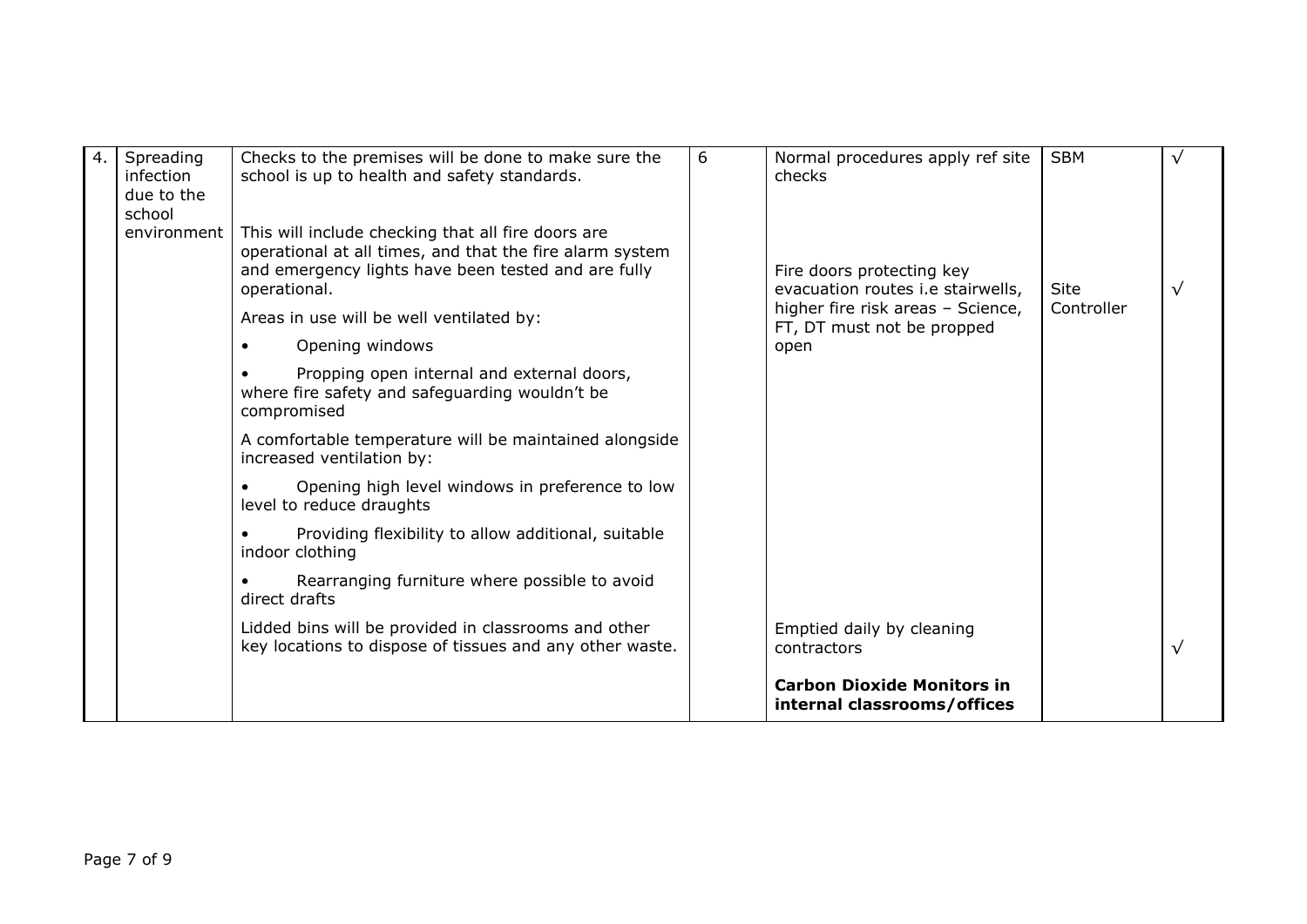## **RISK ASSESSMENT SCORE**

**1 – 6** LOW RISK Keep assessment under review **8 – 12** MEDIUM RISK Put in place effective control

measures & monitor

**15 – 36** HIGH RISK Review procedure and ensure control measures are in place and are working effectively. Consider

alternative methods of work

|               | RISK RATING                                                       |                     |
|---------------|-------------------------------------------------------------------|---------------------|
| Likelihood    |                                                                   | Risk<br>band        |
| 1             | A highly improbable occurrence (not known)                        | Low                 |
| 2             | A remotely possible (may have happened)                           | Low                 |
| 3             | An occasional occurrence (known)                                  | Med                 |
| 4             | A frequent occurrence (happens)                                   | Med                 |
| 5             | A frequent and regular occurrence                                 | High                |
| 6             | Almost a certainty (immediate ACTION to                           | High                |
|               | prevent a disaster)                                               |                     |
| below.        | Now decide how SEVERE the accident or illness could be. Use scale |                     |
| Severity<br>1 | Negligible injuries/illness/damage                                | Risk<br>band<br>Low |